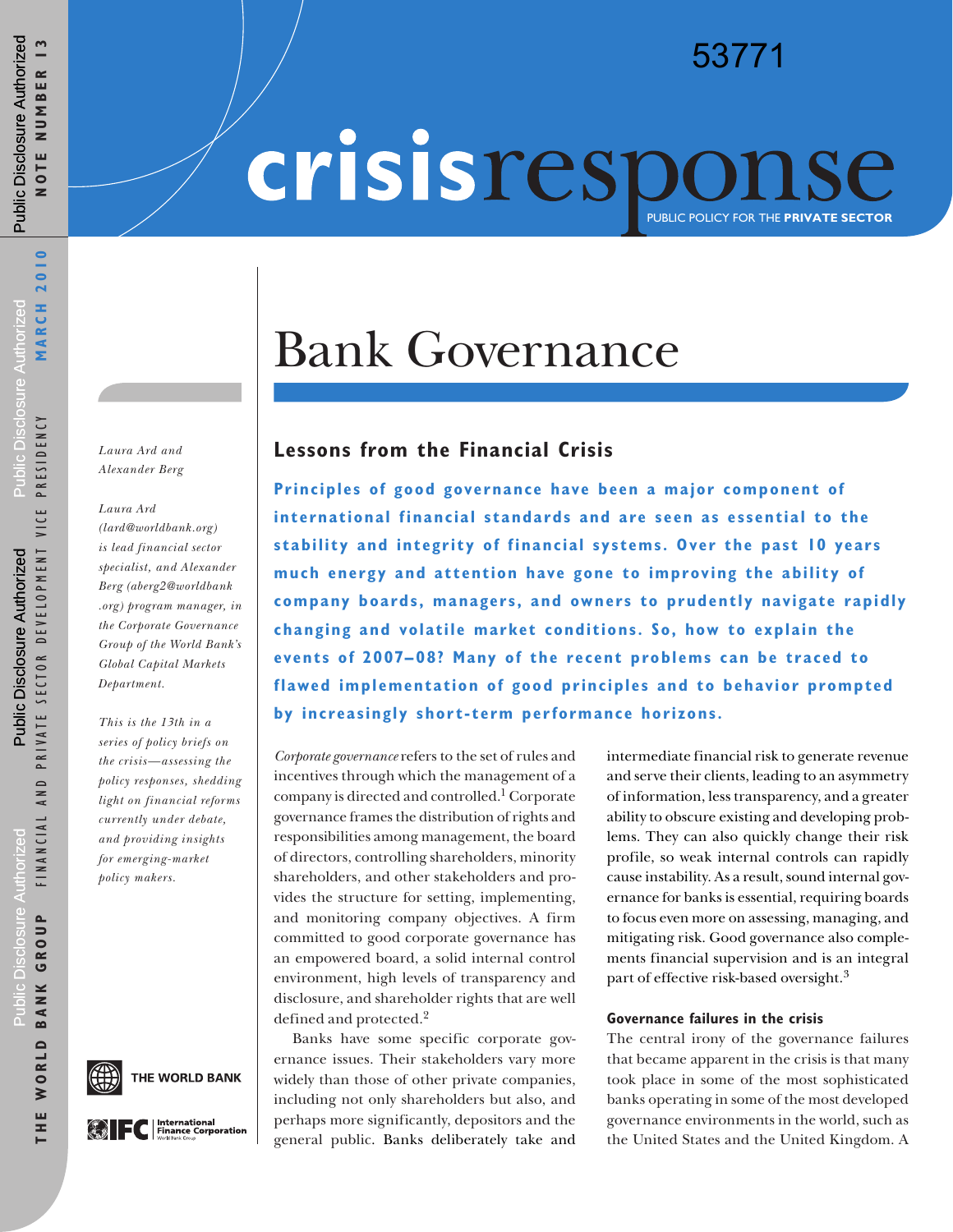variety of studies have analyzed the contribution of weak governance to bank failure and, more broadly, to the financial crisis. Most of their conclusions can be grouped into four broad areas:

- Risk governance
- Remuneration and alignment of incentive structures
- Board independence, qualifications, and composition4
- Shareholder engagement

#### **Risk governance**

A lack of effective risk governance tops the list of governance failures leading to the crisis (OECD 2009; UBS 2008; U.K. Treasury 2009). Risk governance is generally defined as board and management oversight of risk and the attendant configuration of internal systems for identifying, measuring, managing, and reporting risk.

*Board-level weaknesses.* While effective risk governance has many elements, it is the board that is ultimately responsible for ensuring that all risks to the bank are identified, evaluated, and suitably managed. Many boards lacked a comprehensive understanding of their institution's risk profile and were unable to judge its appropriateness, in part for the following reasons:

- Incomplete risk information was transmitted to boards, leading to a false sense of security.
- There was a fundamental lack of expertise among nonexecutive directors.
- Executives used boards as a "group think" function rather than as a forum for vetting strategic risk issues.
- There was an overreliance on regulatory and compliance mechanisms to "catch" and report new or inappropriate sources of risk. This created a sort of "autopilot" risk mentality (U.K. Treasury 2009).

Lack of timely information for the board due to failures in risk management systems was evidently a problem at several major financial institutions, including UBS (UBS 2008). At Northern Rock, by contrast, the board appeared to know the funding risks but decided not to hedge them with backup credit lines. Ladipo and Nestor (2009) report important differences in the amount and type of information reaching the boards of European banks.

*Management-level weaknesses.* In institutions with weak risk governance systems, senior management failed to adopt and integrate the necessary systems to identify, manage, and report risk. The level and nature of aggregate risk arising in rapidly evolving balance sheets were not captured by systems and reports. Risk was not priced properly, either internally or by the market. Return on risk was not accurately reflected or analyzed, and as a result, capital was not properly allocated on the basis of the actual level of business risk. Moreover, funding and liquidity were not properly structured and planned.

- In some cases risk measurement systems narrowly focused on readily identifiable or already recognized risks and did not conduct adequate surveillance for other, less obvious and higher-level risks (U.K. Treasury 2009).
- Risk management was generally confined to "silo" arrangements and therefore isolated along product and organizational lines (Senior Supervisors Group 2008).
- Risk management units lacked the visibility, stature, or independence to consolidate institution-wide risks and elevate concerns to a level sufficient to prompt a response from management and the board.

By contrast, banks with good risk governance systems were able to respond with more flexibility (Senior Supervisors Group 2008). While no financial institution appears to have fully anticipated the magnitude of the crisis, the way in which institutions were able to respond—and to influence their outcomes—depended in large part on the strength and configuration of their internal risk governance structure. The boards of the institutions better able to weather the storm generally received timelier, more complete, and enterprise-wide risk information, enabling them to make critical decisions to curtail risk earlier—before asset values plummeted and market-based sources of funding became inaccessible.

#### **Remuneration and incentive alignment**

Good practice suggests that boards should strive to align executive and board remuneration with the longer-term interests of the company and its shareholders (OECD 2004). Over the past 10–20 years this general goal was interpreted in the United States and elsewhere to mean greatly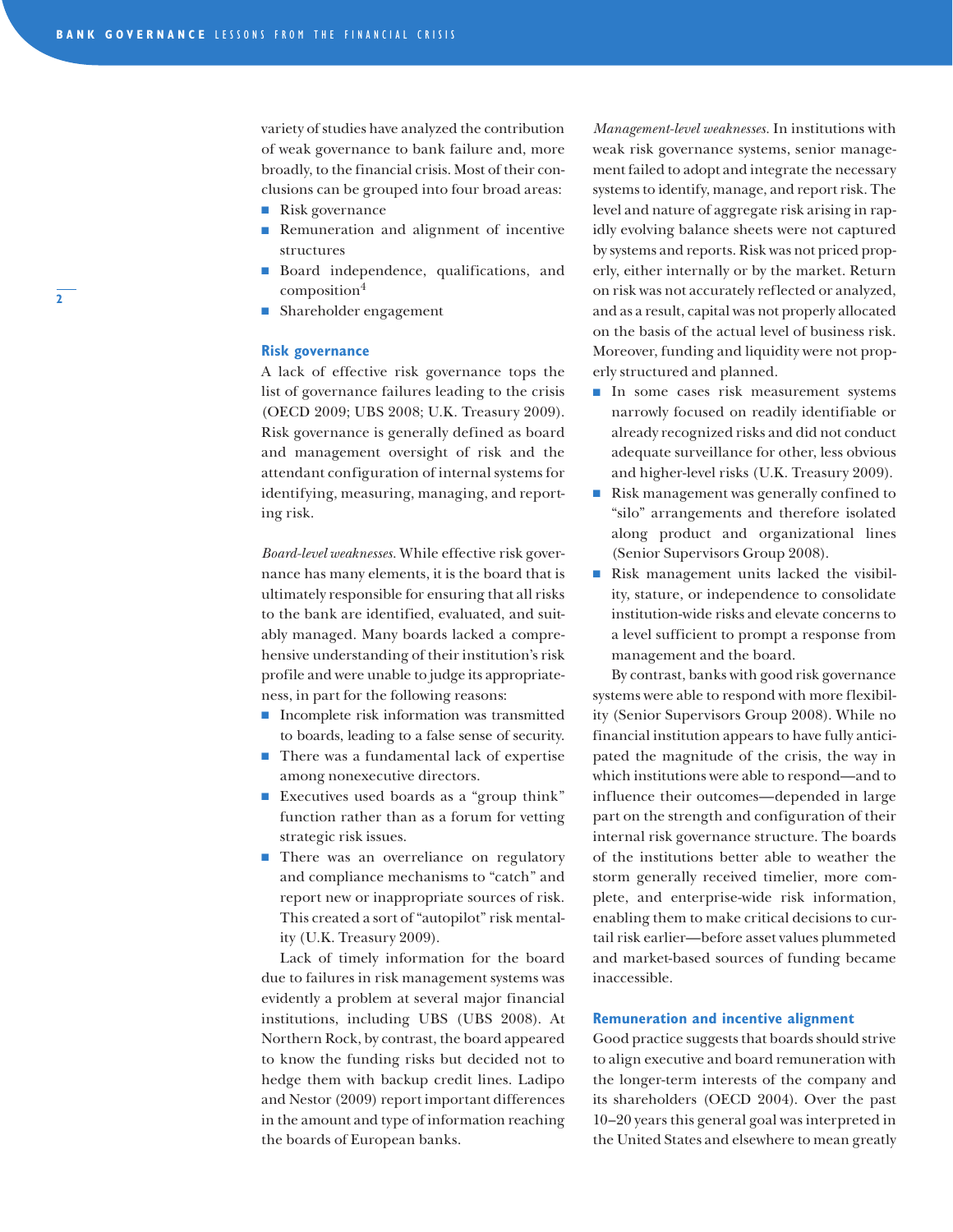increased use of equity-based, variable compensation, including stock options (Bebchuk and Fried 2004).

But the financial crisis has led to greater skepticism about the structure and use of incentive-based compensation. Executives of banks (particularly failed ones) were seen as reaching for short-term yield at the expense of their firm's long-term stability and value. This problem was compounded by the short-term nature of incentive structures, particularly those designed for the traders and business lines dealing with the offending products. In some cases the relatively high proportion of variable pay (bonuses), and thus low fixed salaries, required companies to issue bonuses even when the business was not profitable.

#### **Board professionalism**

One key to aligning the interests of the company with those of its shareholders is to ensure board objectivity with the goal of preserving a balance of power—or a certain level of "productive tension"—among directors. This requires ensuring effective leadership by the board chairman and the chief executive officer (CEO), appointing experienced nonexecutive directors, and assigning key tasks to board committees that include a majority of nonexecutive directors. When productive tension is lost, the ability of the board to respond to arising risks, address management issues, and maintain an objective perspective can be threatened. A closer look at the boards of six distressed investment banks revealed several common characteristics (di Benedetta 2009; Nestor Advisors 2009).

First, the positions of chairman and CEO were combined. While this violates good practice in many countries, the "imperial CEO" is typical among many large, publicly listed U.S. financial institutions.

Second, there may have been too few executives on the boards. Nestor Advisors cites the relatively small number of executives serving on the boards as a factor compounding the concentration of power in the CEO/chairman. Technical and institutional expertise may have been shallow, concentrated in the hands of a few, or lacking voice in boardroom dynamics. Some of the highly troubled banks, such as Northern Rock, did have banking experience on the board. But given the strength of the CEO/chairman, having just one or two board members with technical expertise is reason for caution. One or two lone voices in a boardroom may not be enough to preserve "independence of mind."

Third, boards were less independent than they appeared. On the basis of New York Stock Exchange rules, more than 74 percent of the board members were considered to be independent. But a closer look points to asymmetrical power exercised by the CEO/chairman, a lack of independence of mind and spirit, and therefore a clear lack of productive tension. For example, while many of the nonexecutive directors met the technical requirements for being considered independent, most had been in place for a long time, from an average of 4 years at Merrill Lynch to 10 at Bear Stearns. In three noteworthy cases (Bear Stearns, Lehman Brothers, and Merrill Lynch) the term of the CEO/chairman substantially exceeded that of the nonexecutive directors, indicating an imbalance of authority and potentially excessive sway over the appointment and turnover of board members.

#### **Shareholder engagement**

According to good corporate governance practice, shareholders have a number of basic rights and obligations. These include the right to appoint directors, the right to make key corporate decisions, and the right to obtain information about the company to inform their decision making and prevent management from making decisions contrary to their interests. At the same time, institutional investors (which own most of the shares traded in many markets) should play an active and informed role. They should participate in the governance process, engage with company management, and vote their shares responsibly.

Basic shareholder rights can be frequently violated, however, and institutional investors often fail to live up to good-practice expectations. In the United States dissident shareholders who put forward slates of directors for election are "confronted by substantial obstacles" and often cannot get a nonbinding resolution on compensation passed (Bebchuk and Fried 2004, p. 25). And institutional investors in many countries are passive, fail to vote, or have conflicts of interest with the companies in their portfolio.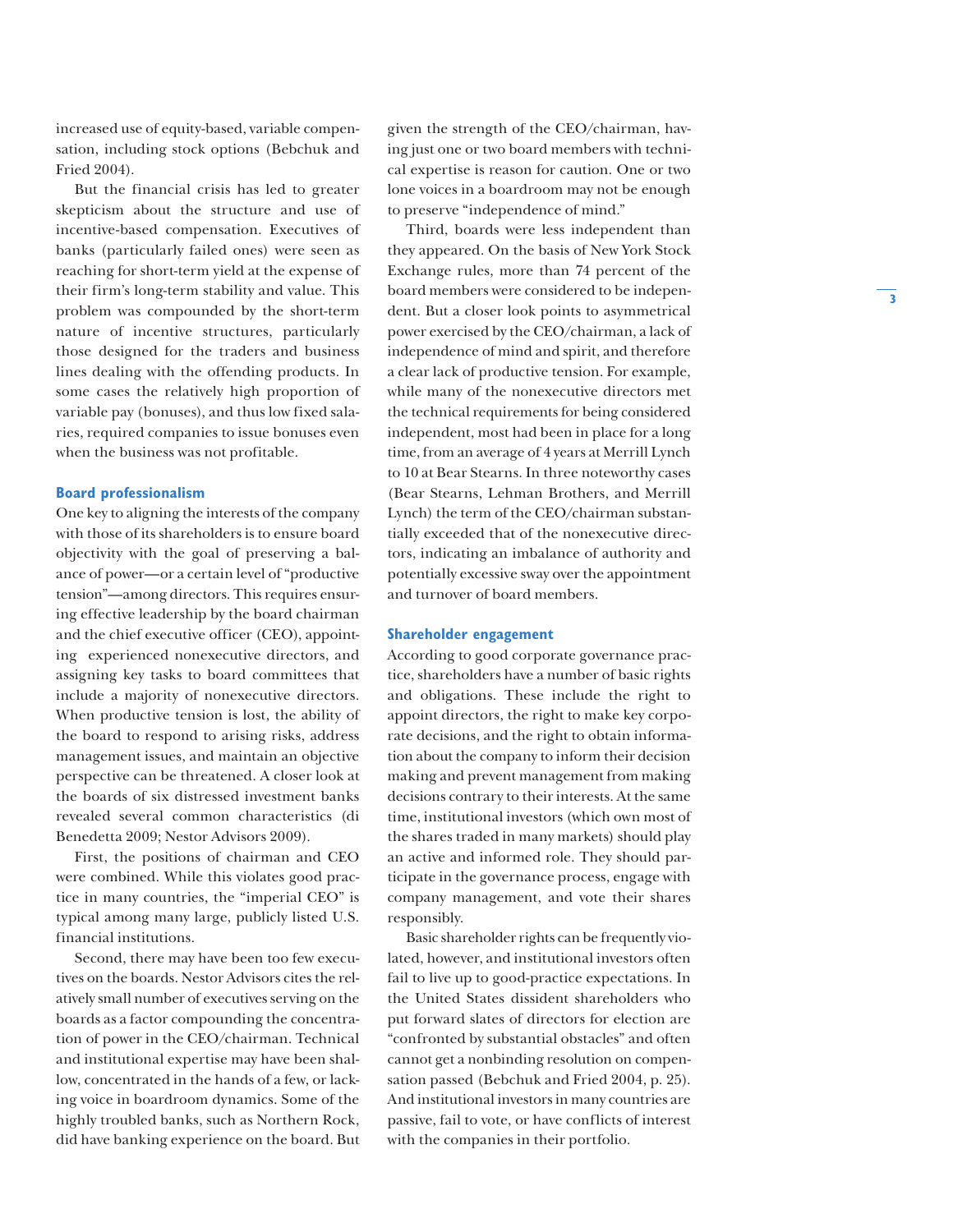As a result, boards can become insulated from investors in these countries, and shareholders are forced to rely on independent board members to oversee management and mitigate conflicts of interest. As suggested, however, board independence alone does not appear to have been able to control excessive risk taking by banks, the growth of executive compensation, and, ultimately, the riskiness of the banking sector during the crisis.

Yet evidence for the overall value of shareholder engagement has been mixed, and active shareholder engagement remains somewhat controversial. In fact, some accuse shareholders of behaving badly during the crisis. For example, Acharya, Gujral, and Shin (2009) consider the continuing payout of dividends during the crisis, including by several of the banks that subsequently received public assistance, as the "quintessential reflection of a failure of governance of banks."

#### **Policy responses**

Policy responses to bank governance issues range from direct government interventions to revisions in international standards and regulatory reforms by national authorities.

#### **Direct government interventions**

The most obvious governance-related policy responses have accompanied government support to troubled financial institutions. For example, on June 10, 2009, the U.S. government appointed a new official with the power to approve the compensation packages of executives at any major firms receiving "exceptional assistance" from the government, including AIG, Citigroup, and Bank of America. In Germany banks participating in the support fund for capital injection and troubled asset purchases were required to cap executive compensation and ban dividends and bonuses. Other European governments have added board representation, assumed the authority to change selected management appointments, or done both. But these measures address only troubled financial institutions, not the system as a whole. They also run the risk of being perceived as short-term political gestures if there is no policy or institutional framework in place to support the government's role as owner.

#### **International responses**

International organizations and standard setters, including the Organisation for Economic Co-operation and Development (OECD), Financial Stability Board, and Basel Committee on Banking Supervision, have launched several reviews on the role of corporate governance in the crisis and are updating their principles and guidelines accordingly. The OECD's analysis of corporate governance and the financial crisis will feed into an eventual review of its assessment methodology and a possible review of its corporate governance principles (OECD 2009). The Financial Stability Board's work on strengthening the global financial architecture includes recently issued principles and implementation standards for sound compensation practices that address the governance framework surrounding public disclosure, supervisory oversight, the determination of compensation systems, and the compensation structure needed to ensure risk alignment (FSB 2009a, 2009b). The Basel Committee will revise its bank governance principles by 2010, with a key focus on board practices, risk governance, transparency, and "know your structure." The revised principles will also incorporate aspects addressing compensation from related work of the Basel Committee and of the Financial Stability Board.<sup>5</sup>

These reviews and revised guidelines generally focus more on effective implementation of existing principles, laws, rules, and codes than on radically different or additional standards. Many fear that more rigid, prescriptive regulation would result in "form over substance" compliance while failing to achieve better risk governance and more effective board and oversight structures.

#### **Regulatory reforms**

Regulators are pursuing reforms through mandatory rules applicable to financial institutions and through enhancements to corporate governance codes applicable to all listed companies. The postcrisis regulatory changes are focusing mainly on remuneration, board composition and independence, shareholder rights and obligations, and risk management.

*Remuneration.* The debate continues over the design of executive compensation packages,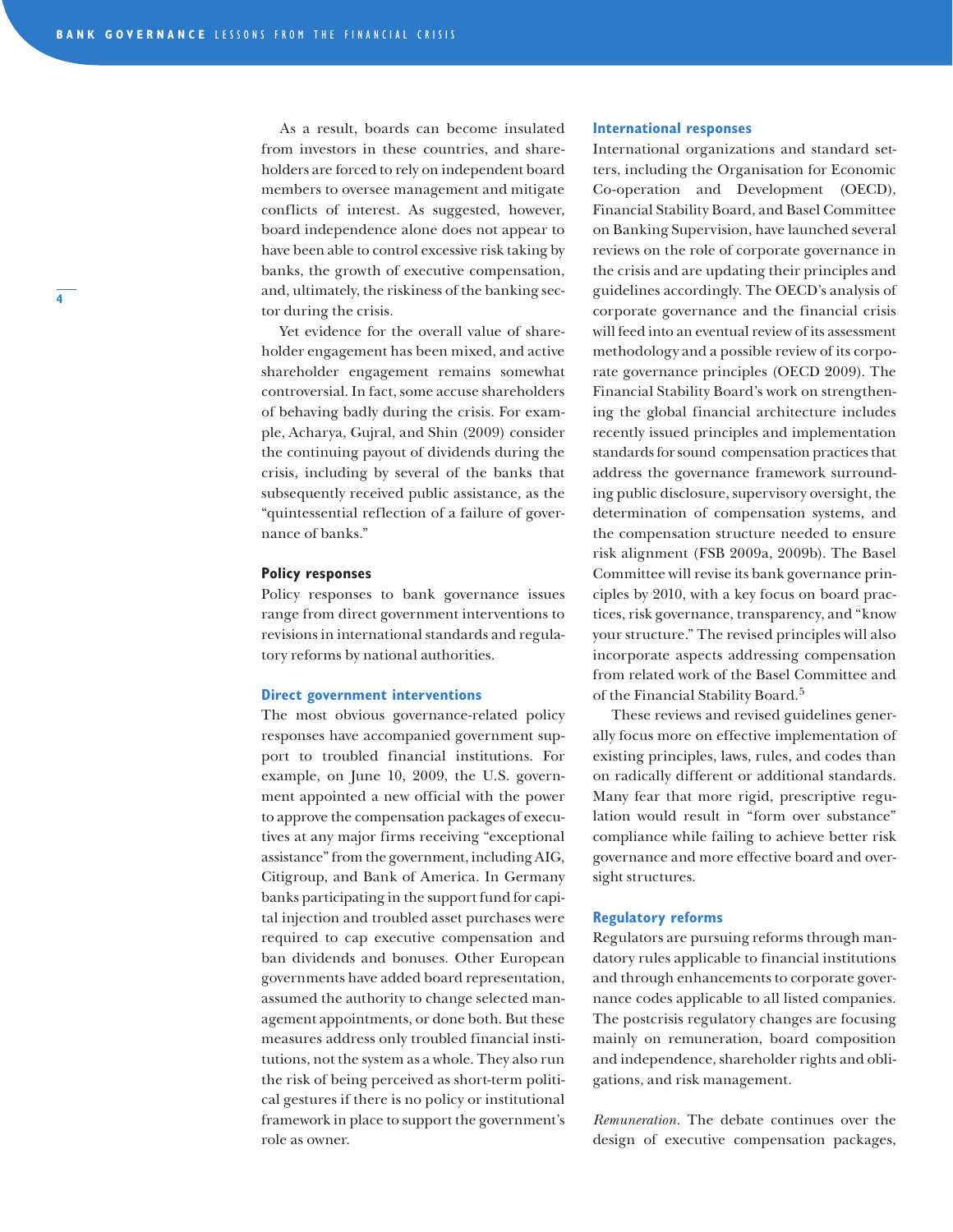including the optimal split between the fixed component (salary) and the variable component (stock options, bonuses, and other forms of remuneration) as well as the relationship with risk, long-term performance, and shareholder interests. The experience with varying allocations of fixed and variable compensation is mixed. Banks with both small and large proportions of variable compensation took significant risks and incurred substantial losses in the crisis. Moreover, there is much variation among countries and institutions in the proportion of equity-based compensation; according to a study by Nestor Advisors (2009), in the six U.S. investment banks under analysis the salaries of top executives averaged 2 percent of their total annual compensation, compared with the European salary average of 20–35 percent. In two of the more spectacular investment bank failures, Bear Stearns and Lehman Brothers, the CEOs had substantial "total at-risk wealth" and suffered the consequences of their bad decisions along with every other significant shareholder, suggesting that alignment of incentives alone was not the problem.

Several European countries have recently adapted their corporate governance framework in response to concerns about remuneration. The debate has centered largely on executive compensation packages, with relatively little focus on the remuneration of some of the more pivotal players in the financial crisis—the business line managers who crafted the products that later blew up and the traders who took aggressively risky positions. Good practice, as reflected in such reports as the Walker Review in the United Kingdom, therefore extends "the terms of reference of the remuneration committee to accordingly include responsibility for setting the over-arching principles and parameters of remuneration policy on a firm-wide basis" (U.K. Treasury 2009, Recommendation 28, p. 20).

The concept of capping executive pay has also received wide attention. However, this proposal has generated a groundswell of concern among bankers and corporate constituents given the attendant issues of an uneven international playing field and government interference.

*Board professionalism.* The crisis has reignited the debate on board effectiveness on several fronts, although in many countries related reforms have not yet advanced:

- *Separation of the positions of CEO and chairman.* Distressed banks had a mix of both models, and success or failure seemed to depend more on the balance of power and board dynamics. Requirements for separation of the positions of chairman and chief executives have become increasingly common.
- *Board independence*. The emphasis on independent directors has begun to moderate as it becomes increasingly accepted that independence of mind and quality of judgment and character are more important than compliance with a legal definition. Moreover, growing emphasis is being placed on the overall composition of the board and on the dynamics established through the mix of skills and experience.
- *Industry experience*. There appears to be a consensus that having more nonexecutive directors with industry experience is essential and that all directors must dedicate more time to their duties. Board performance evaluations are likely to become more formal and public.

*Shareholder rights and obligations.* While the failure of shareholders to actively engage has been broadly recognized, the solution to such passivity is more elusive and complex. In the United Kingdom the Walker Review (U.K. Treasury 2009) focuses on the major institutional shareholders of banks, encouraging them to discharge their assigned role more responsibly and to engage more productively with their investees rather than automatically resorting to divestment given certain circumstances. The review further encourages fund managers to confirm their commitment to a stewardship obligation or, if they are unwilling to do so, to explain their investment approach. It also recommends that fund managers commit to the ISC Principles of Stewardship.<sup>6</sup> Other commentators go further by advocating that institutional investors be required to disclose their voting records from investee company shareholder meetings.

In the United States legislation has been proposed that gives company shareholders a nonbinding vote on executive compensation ("say on pay"). A separate bill introduced in the U.S.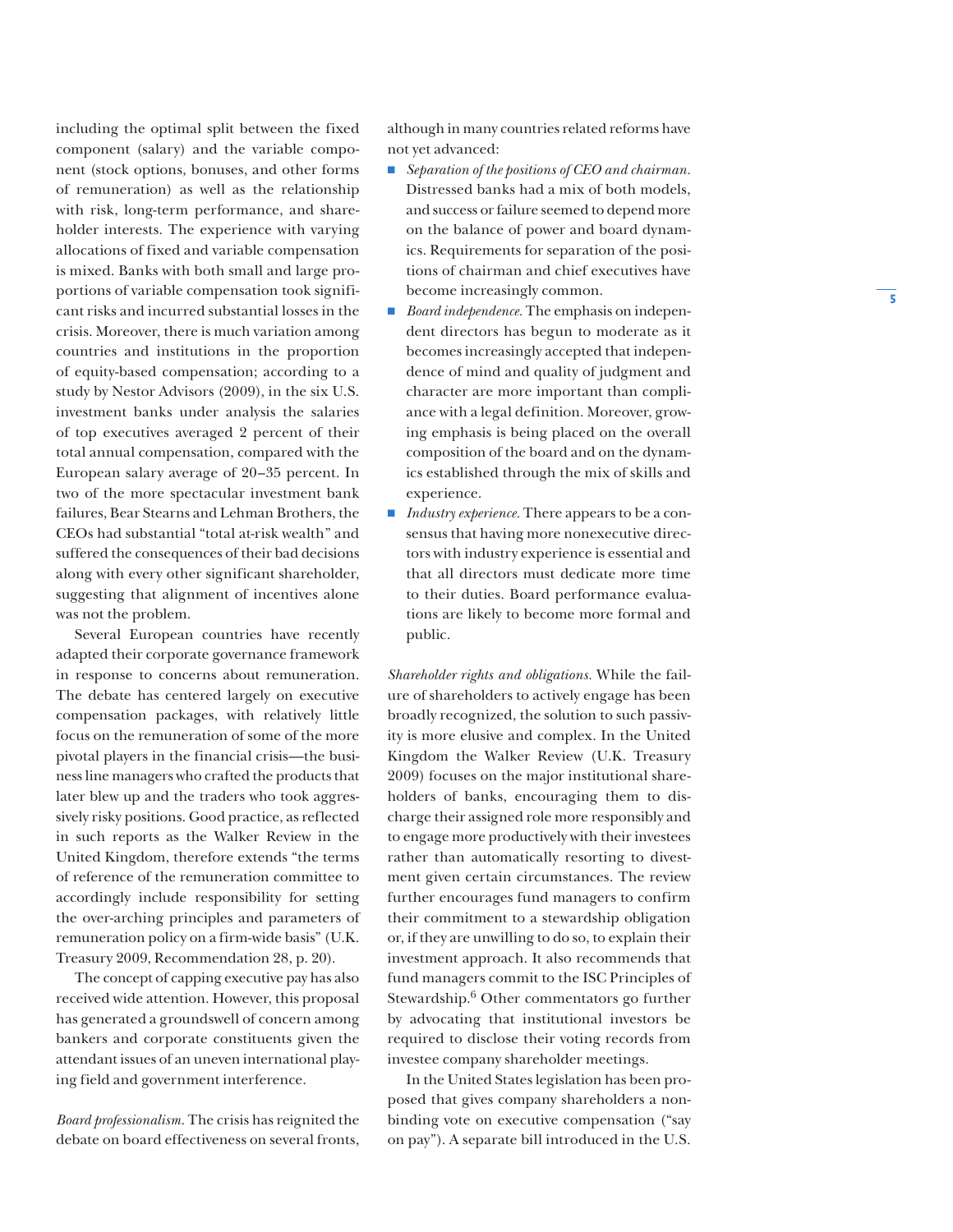Senate proposes a variety of new shareholder powers, many of which are already standard in other countries, although the topic of shareholder engagement remains controversial.

*Risk management.* Given the importance of risk management issues in the crisis, it is surprising that the recent reforms have not given more attention to risk governance. Some of the newer codes in the European Union (such as those of Belgium, France, and the Netherlands) give increased responsibility for risk to the board's audit committee, but in most cases these changes are merely implementing past EU directives. There is also a concern that audit committees, if assigned responsibility for risk oversight as well, will become overburdened. The international

standard setters expect risk management functions to become more formalized and expect risk management and control functions to be independent of profit centers, operate increasingly on an enterprise-wide basis, and have more accountability to the board.

In the United Kingdom the Walker Review calls—for the first time in that country—for a board-level risk committee and for the creation of the position of chief risk officer to support board-level risk governance and "participate in the risk management and oversight process at the highest level on an enterprise-wide basis" (U.K. Treasury 2009, Recommendation 24, p. 19). These proposals are likely to establish good practice and may well be emulated in other jurisdictions.

| Bank governance policy issues in developed countries and emerging economies |                                                                           |                                                                                                                                                            |
|-----------------------------------------------------------------------------|---------------------------------------------------------------------------|------------------------------------------------------------------------------------------------------------------------------------------------------------|
|                                                                             | Developed countries (crisis-related findings)                             | <b>Emerging economies</b>                                                                                                                                  |
| <b>Risk</b>                                                                 | Risk management systems were often deficient.                             | Major area of concern in emerging economies.                                                                                                               |
| governance                                                                  | Boards did not understand their bank's risk profile.                      | ■ Boards may not understand their role or set appropriate risk-taking                                                                                      |
|                                                                             | Strategies were not accompanied by a sufficient consideration of the      | strategies.                                                                                                                                                |
|                                                                             | risks involved.                                                           | Rapid growth in many institutions, and resulting increases in risk, are not                                                                                |
|                                                                             | Risk management functions in several banks lacked adequate visibility     | matched by improvements in risk governance.                                                                                                                |
|                                                                             | or stature.                                                               | Risk management systems are only now evolving.                                                                                                             |
| Remuneration                                                                | Increased skepticism about the use of incentive-based compensation.       | Direct remuneration is less of a policy concern.                                                                                                           |
| and alignment                                                               | Executives seen as reaching for short-term yield at the expense of the    | $\blacksquare$ The opposite problem (low-paid executives and boards) is sometimes                                                                          |
| of incentive                                                                | firm's long-term stability and value.                                     | identified.                                                                                                                                                |
| structures                                                                  | ■ Weak design of compensation packages, including the optimal split       | Lack of adequate disclosure is a major issue.                                                                                                              |
|                                                                             |                                                                           | between the fixed and variable components and the relationship with risk, natural endirect forms of compensation (benefits and privileges) may be a larger |
|                                                                             | long-term performance, and shareholders' interests.                       | problem.                                                                                                                                                   |
| <b>Board</b>                                                                | Studies of failed institutions suggest erosion in the independent and     | Large problem in emerging economies, but with different characteristics.                                                                                   |
| professionalism                                                             | objective oversight role of boards.                                       | Boards tend to be passive and insular.                                                                                                                     |
|                                                                             | In the United States the positions of chairman and CEO were combined;     | Board and executive capacity is a key concern.                                                                                                             |
|                                                                             | the "imperial CEO" remains common practice.                               | ■ Family ownership is prevalent, leading to lack of separation of roles of                                                                                 |
|                                                                             | Boards were less independent than they appeared.                          | ownership, board representation, and management.                                                                                                           |
|                                                                             | There may have been too few executives on boards.                         | Putting independent boards in place is a particular challenge.                                                                                             |
|                                                                             | ■ Technical expertise may have been inadequate.                           |                                                                                                                                                            |
| <b>Disclosure and</b>                                                       | Significant financial and nonfinancial disclosure.                        | $\blacksquare$ Major concern and a key problem.                                                                                                            |
| transparency                                                                | ■ Variety of problems in, and debates over, accounting standards (such as | ■ Many countries are moving toward adopting International Financial                                                                                        |
|                                                                             | fair-value and consolidation accounting).                                 | Reporting Standards.                                                                                                                                       |
|                                                                             | Concerns over sufficient disclosure of risks.                             | $\blacksquare$ Enforcement mechanisms are weak.                                                                                                            |
|                                                                             |                                                                           | ■ Ownership is often opaque.                                                                                                                               |
| Shareholder                                                                 | Debates over shareholder engagement and passivity during run-up to        | Shareholder rights have improved, but problems remain with the                                                                                             |
| roles and rights                                                            | crisis.                                                                   | application of rules designed to protect small shareholders against                                                                                        |
|                                                                             | In the United States shareholders are rarely able to veto board members   | expropriation.                                                                                                                                             |
|                                                                             | or propose new ones in annual meetings.                                   | $\blacksquare$ The state (a major owner of banks in many countries) is typically a poor                                                                    |
|                                                                             |                                                                           | owner that often plays by its own rules.                                                                                                                   |

Source: World Bank.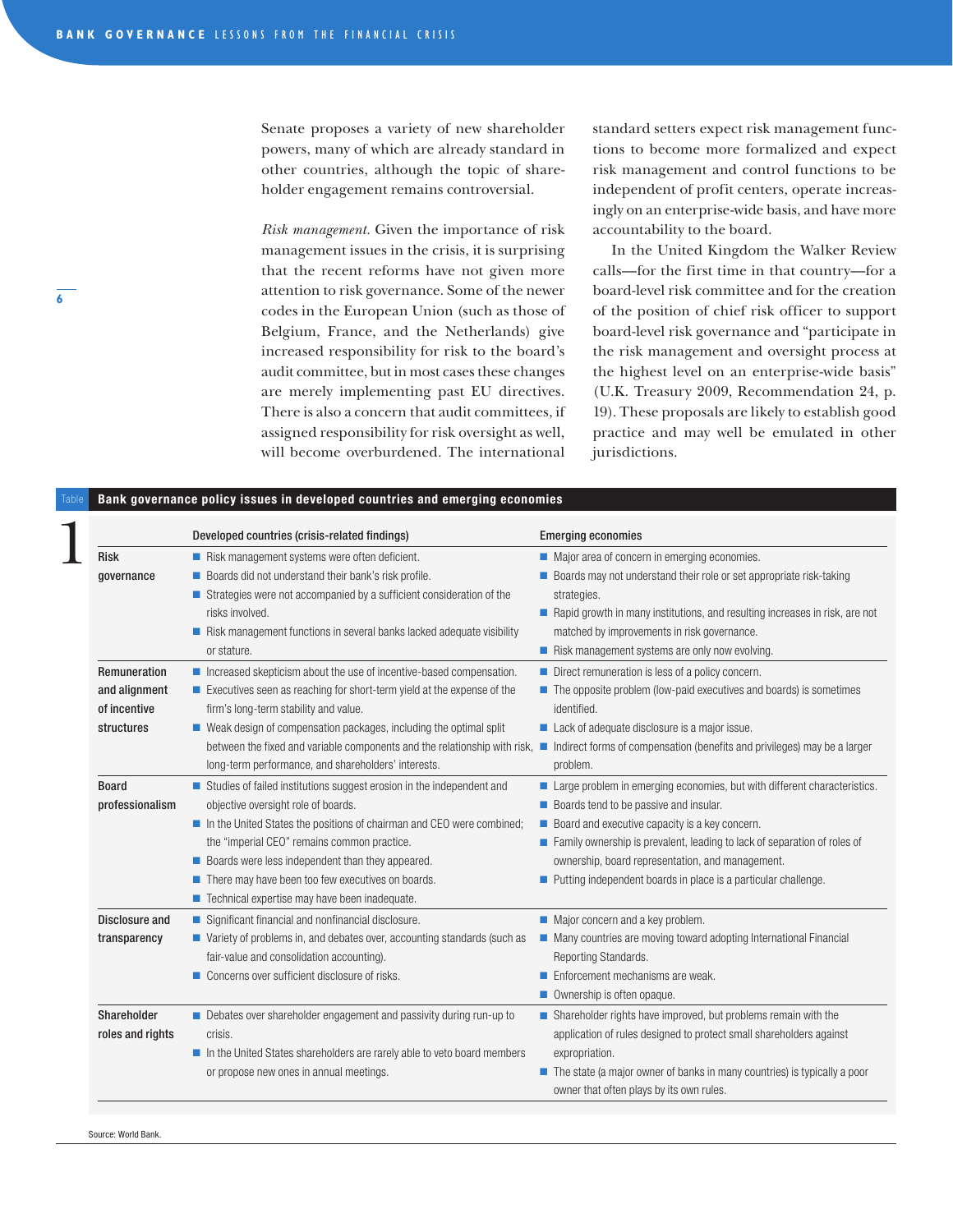#### **Relevance for emerging economies**

These corporate governance issues are not limited to developed countries. Similar issues have been highlighted by World Bank work on corporate governance in a range of countries<sup>7</sup> as well as by specialized reviews of the corporate governance framework for financial institutions carried out in response to client demand (table 1). $8$  The same general topics—risk governance, remuneration, board professionalism, and shareholder roles and rights—are important in every country, although the details and their relative importance may differ.

Yet many of the issues that drove the financial crisis are specific to the peculiarities of corporate governance in countries like the United States and the United Kingdom. These peculiarities stem from the relatively dispersed ownership structure of large companies and financial institutions in these countries, which gives rise to unique corporate governance problems and concerns relating to the conflict of interest between managers and shareholders. In most other countries, including emerging economies, such ownership is concentrated. This means that some of the problems raised by the crisis (especially issues of executive pay) are less prominent in emerging economies.

#### **Conclusion**

If there is one lesson from the current crisis a lesson consistent with the Asian financial crisis—it is that corporate governance matters. The central irony of the governance failures in this crisis is that many took place in some of the most sophisticated banks operating in some of the most developed governance environments in the world. But different financial institutions in those countries have fared differently during the crisis, depending in part on the strength of their overall governance framework and culture.

While studies and reviews document several governance failures, one common conclusion is that much of the existing governance framework is generally adequate and should remain intact. But the devil is in the details of implementation. A key priority is to increase the capacity of boards to oversee strategic risk taking and to accurately judge institutional performance. Improving board capacity will require

upgrading the skills, experience, and leadership of nonexecutive directors and rebalancing the productive tension that should come with a high-performing board. Shareholders, particularly longer-term institutional investors, can play a role in this respect through more responsible interaction with the boards and a focus beyond short-term returns that might compromise longer-term safety and soundness.

The most obvious governance-related policy responses have accompanied government support to troubled financial institutions. In addition, international organizations and standard setters are updating their principles and guidelines, focusing more on the effective implementation of existing rules than on radically different or additional standards. Governments and regulators are also pursuing reforms, both through mandatory rules applicable to financial institutions and through enhancements to corporate governance codes applicable to all listed companies. Reforms are expected in executive remuneration, board independence and composition, and risk governance structures.

The issues are not solely developed-country issues. Some problems present in developed markets during the financial crisis, such as issues of executive pay, are less prominent elsewhere, while others, such as opaque and concentrated ownership, feature more prominently in emerging economies. There are lessons to be learned on corporate governance failures for all countries.

#### **Notes**

The authors would like to thank Constantinos Stephanou, Katia D'Hulster, Neil Gregory, and Damodaran Krishnamurti for their valuable comments and suggestions.

1. While this brief focuses on bank governance, most if not all of the issues discussed apply to all financial institutions. The *OECD Principles of Corporate Governance,*  first drafted in 1999 and revised in 2004, are the basic standard for good practice in corporate governance and focus on "publicly traded companies, both financial and non-financial." Governance elements are also embedded in principles and other guidance issued by international standard setters.

2. For more on the governance of financial institutions, see World Bank, "Strengthening Financial Sector